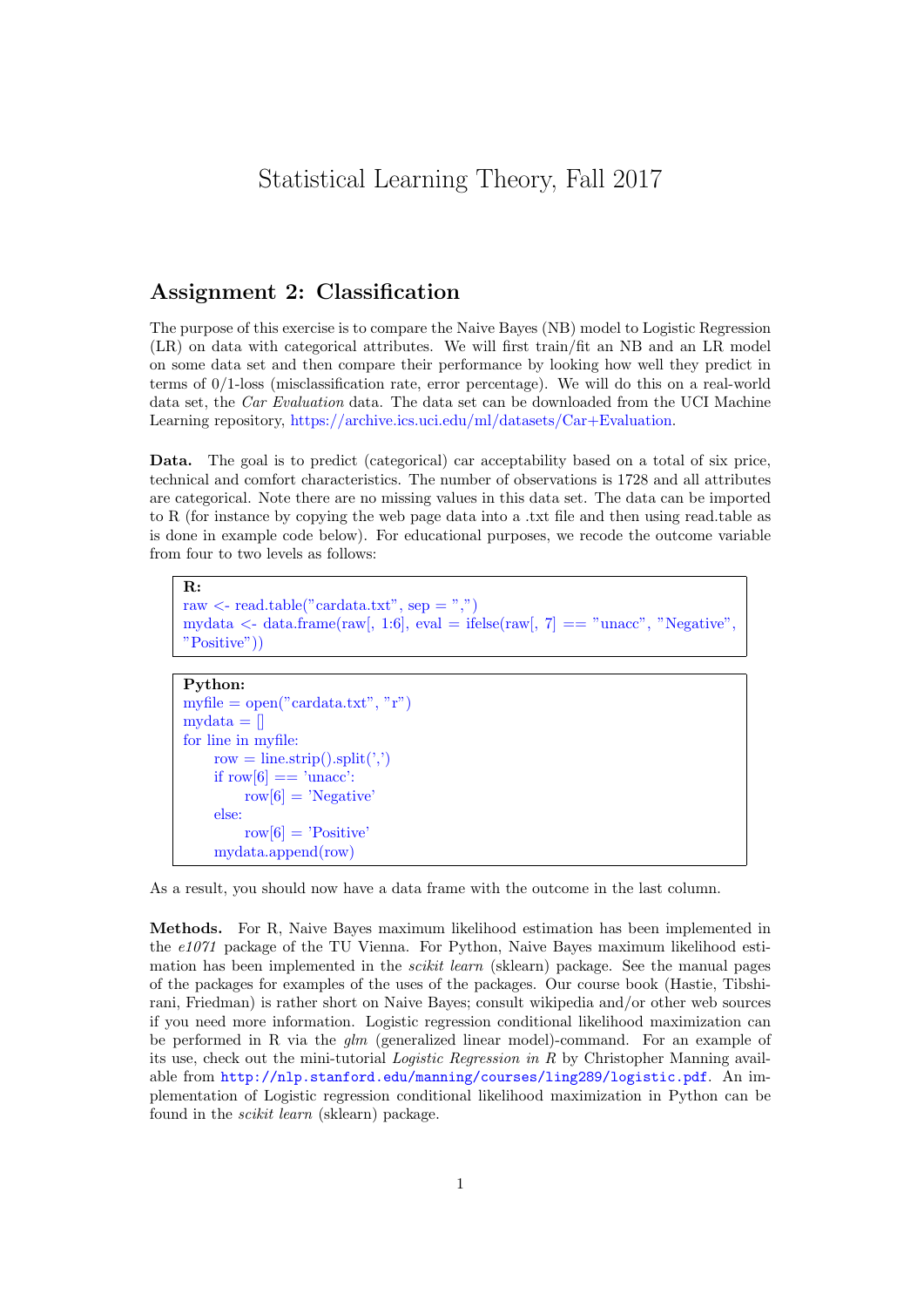### General Remarks

- It is allowed to compute results with any programming language you like (e.g. R or Python), but we advise R or Python given the packages we suggest throughout the assignment.
- Although code is a necessity for this report and its results a significant contributor to the grade, it is not sufficient. The majority of points is earned by interpreting and explaining your findings in a separate report.
- We encourage students learning from one another, but make sure to write your code and your report individually.
- Note that the corresponding predict-functions in R work differently for NB and LR. Check out page 6 of Manning's tutorial to get an idea about how to compute the  $0/1$ performance and how to use *predict* with LR. Check out the  $e1071$  documentation to find out how to use predict with NB.
- Finally, recall that the outcome should not be treated as a feature.

Assignment. Please do all the following experiments and summarize the results in a written report that includes the required graph and answers to all of the questions below. It is advisable to first read the entire assignment before computing anything!

Experiments. Randomly split the data in two equal parts; the first part constitutes the training data, the second part is the test data. Suppose that the training data consists of say N vectors. Now, do the following for each  $n = 1 \dots N$ :

#### Naive Bayes

- 1. Train an NB model on the first  $n$  data vectors in the training data according to the following specifications:
	- (a) with Laplace smoothing, assuming  $\alpha = 1$ , i.e. one "fake" observation per each class. This means that, for each class  $y$  (e.g.  $y \in \{Negative, Positive\}$ ) and each feature (attribute)  $X_j$ , the probability that  $X_j$  has value k given that the class is y is set to  $(n_{k,y} + \alpha)/(n_y + \alpha K_j)$ , where  $n_{k,y}$  is the number of data vectors where the feature has value k and the class is  $y, n_y$  is the number of data vectors with class y, and  $K_j$  is the number of values that feature  $X_j$  can take.
	- (b) with Laplace smoothing for a value of  $\alpha$  close to 0, say 0.1 (so that the estimated parameters are very close to maximum likelihood).
	- (c) with  $\alpha = 10$ .
- 2. Now use the three inferred models to predict the test set and measure loss using the 0/1-loss function.

#### Logistic Regression

- 3. Train an LR model on the first n samples in the training set. Use the inferred model to do prediction on test set with the  $0/1$ -loss. Hint: you may experience some problems with the LR procedure for low n, in that case please proceed to the next n. (The reason is that for low  $n$ , the ML parameters in the LR model may not be uniquely identified.)
- 4. Train an LR model on the first n samples in the training set, regressing only on the first 2 attributes (and the intercept). Use the inferred model to evaluate prediction on the test set with  $0/1$ -loss.